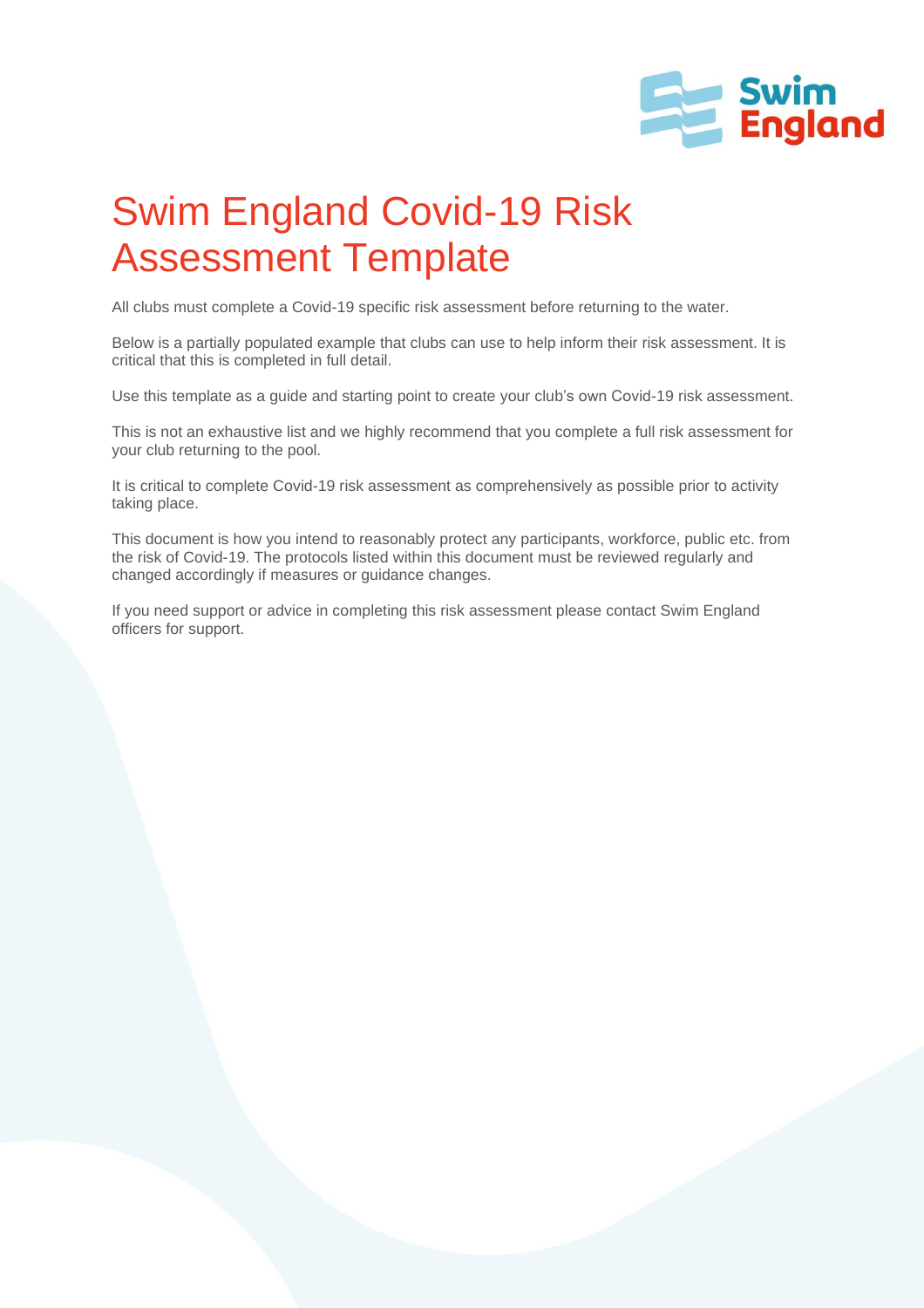## General Covid-19 Risk Assessment for aquatic clubs

| Name of Club:                           |                                                                                                  | Richmond Dales Amateur Swimming Club |        |                                                                                          |  |                                                  |                                                                                                                                                                                                                                                                                                                               |                            |                                 |                                                |
|-----------------------------------------|--------------------------------------------------------------------------------------------------|--------------------------------------|--------|------------------------------------------------------------------------------------------|--|--------------------------------------------------|-------------------------------------------------------------------------------------------------------------------------------------------------------------------------------------------------------------------------------------------------------------------------------------------------------------------------------|----------------------------|---------------------------------|------------------------------------------------|
| Date risk assessment carried out:       |                                                                                                  | 20 <sup>th</sup> August 2020         |        | Person:                                                                                  |  | <b>Ben Hatchett</b>                              |                                                                                                                                                                                                                                                                                                                               | Review date:               | Upon any change of restrictions |                                                |
| What is the Hazard?                     |                                                                                                  | Who might be harmed                  |        | Risk rating before controls                                                              |  |                                                  | Controls considered                                                                                                                                                                                                                                                                                                           | Risk rating after controls |                                 | Actioned by                                    |
| Carpark                                 | Athletes<br>$\bullet$<br>Parents<br>$\epsilon$<br>$\epsilon$<br>Coaches<br><b>C</b><br>$\bullet$ | Guardians<br>Volunteers              | Medium | (car park is open air with<br>an ability to easily socially<br>distance, given its size) |  | $\bullet$                                        | Information to members<br>on social distancing<br>designated car parking<br>signage and controls at<br>facility.<br>Recommendation for<br>wearing of facial<br>covering during travel to<br>and from training and in<br>and out of facility<br>Temperature to be taken<br>prior to leaving for<br>training (must be $<$ 37.8) | Low                        |                                 | Individual<br>Parents/Guardians                |
| Facility entrance and<br>reception area | Athletes<br>$\bullet$<br>Coaches<br>$\bullet$<br>Parents<br>$\bullet$                            | Volunteers                           | High   |                                                                                          |  | $\bullet$<br>$\bullet$<br>$\bullet$<br>$\bullet$ | Socially distanced<br>meeting points<br>Social distancing-via<br>separating entry.<br>Information given to<br>parents of protocols.<br>Adhering to facility<br>specific guidance                                                                                                                                              | Medium                     |                                 | <b>COVID Officer</b><br><b>COVID Volunteer</b> |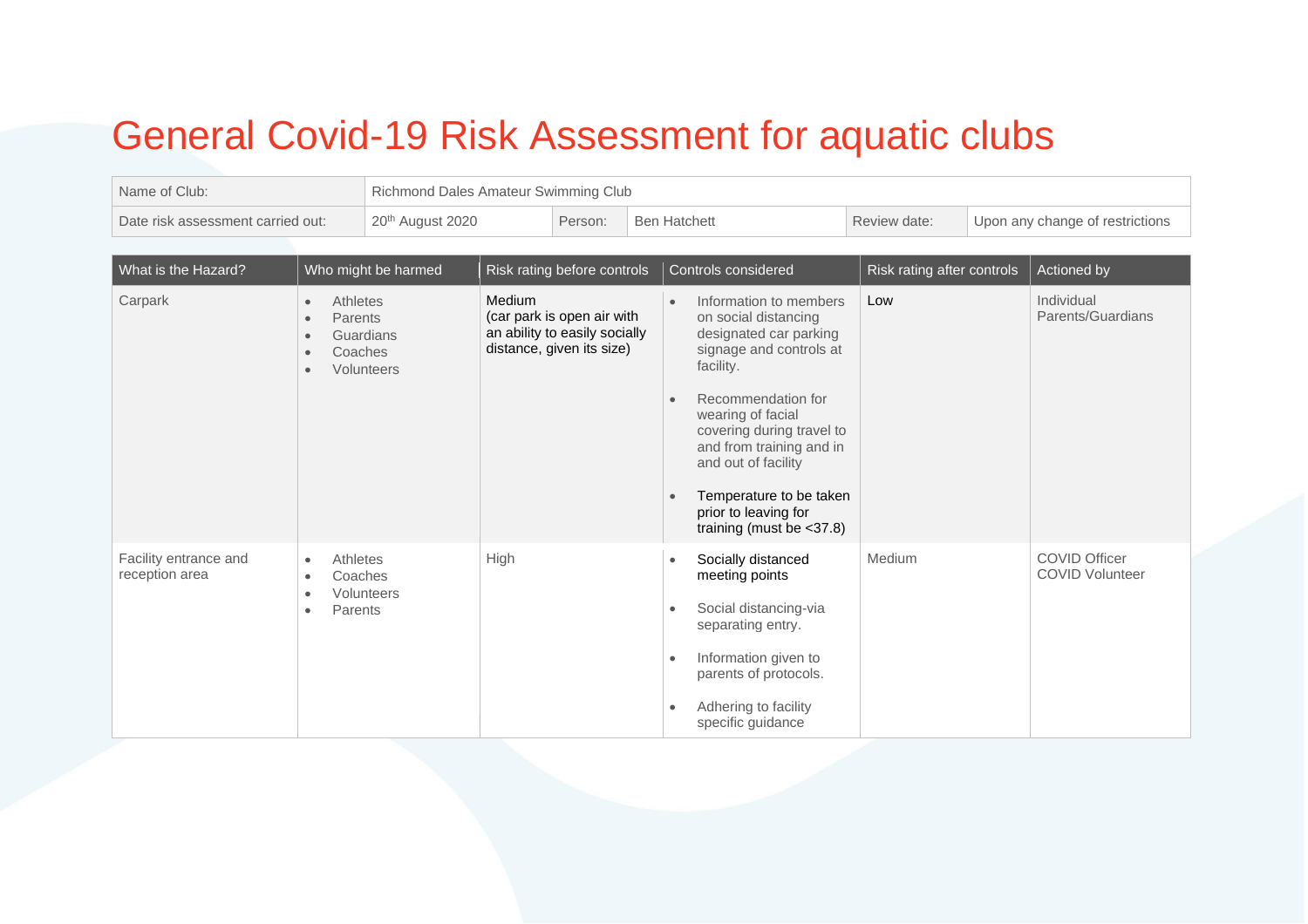| Changing rooms                           | Athletes<br>$\bullet$<br>Coaches<br>$\bullet$<br>Volunteers<br>$\bullet$ | High | Athletes to arrive in<br>$\bullet$<br>costume ready to swim.<br>Athletes to leave<br>$\bullet$<br>sessions dry and warm<br>but remaining in<br>swimwear (i.e. beach<br>ready)<br>Swimmers to have their<br>$\bullet$<br>own individual carry tubs<br>to store kit to minimise<br>contact with others | Low<br>(changing rooms will not<br>be used during Phase 1<br>of returning to training) | <b>COVID Officer</b><br><b>COVID Volunteer</b><br><b>Lead Coaches</b> |
|------------------------------------------|--------------------------------------------------------------------------|------|------------------------------------------------------------------------------------------------------------------------------------------------------------------------------------------------------------------------------------------------------------------------------------------------------|----------------------------------------------------------------------------------------|-----------------------------------------------------------------------|
| Health screening                         | Athletes<br>$\bullet$<br>Coaches<br>$\bullet$<br>Volunteers<br>$\bullet$ | High | Completion of health<br>$\bullet$<br>survey prior to 'Return to<br>Training' and<br>'declaration' then<br>temperature check prior<br>to facility entry                                                                                                                                               | Medium                                                                                 | <b>COVID Officer</b><br><b>COVID Volunteer</b>                        |
| Someone becomes unwell<br>during session | Athletes<br>$\bullet$<br>Coaches<br>$\bullet$<br>Volunteers<br>$\bullet$ | Low  | Contact parent/guardian<br>$\bullet$<br>or next of kin and isolate<br>individual in first aid<br>room or other suitable<br>area. Use appropriate<br>PPE supplied by facility<br>and continued use of<br>personal facemasks.                                                                          | Low                                                                                    | <b>COVID Officer</b><br><b>COVID Volunteer</b><br><b>Lead Coaches</b> |
| Poolside                                 | Athletes<br>$\bullet$<br>Coaches<br>$\bullet$<br>Volunteers<br>$\bullet$ | High | Social distancing<br>protocols to be always<br>followed<br>Pre/Post-Pool stations to<br>$\bullet$<br>be at least 1m apart with<br>facemasks worn on<br>stations<br>Movement around the<br>poolside will be                                                                                           | Medium                                                                                 | <b>COVID Volunteers</b><br><b>Lead Coaches</b>                        |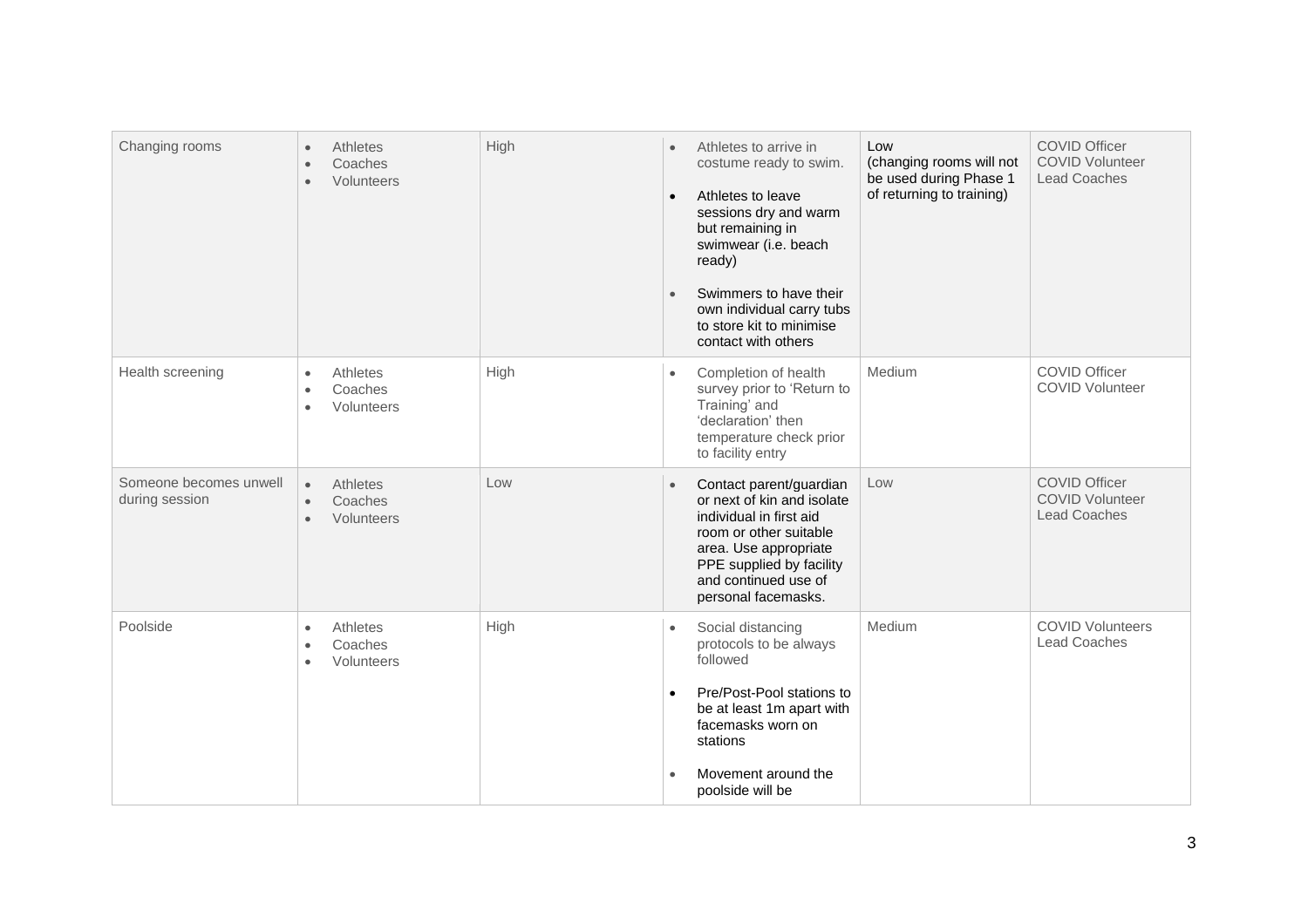|                 |                       |        |           | systematic as possible<br>and will reduce any<br>potential passing of<br>people                                                                                  |     |                     |
|-----------------|-----------------------|--------|-----------|------------------------------------------------------------------------------------------------------------------------------------------------------------------|-----|---------------------|
| During activity | Athletes<br>$\bullet$ | Medium | $\bullet$ | Appropriate training to<br>achieve social distancing<br>protocols.                                                                                               | Low | <b>Lead Coaches</b> |
|                 |                       |        | $\bullet$ | Swimmers to have<br>Stop/Start points at least<br>1m apart                                                                                                       |     |                     |
|                 |                       |        | $\bullet$ | Swimmers to be divided<br>into a shallow end and a<br>deep end group, in each<br>lane during phase 1                                                             |     |                     |
|                 |                       |        | $\bullet$ | Junior / Para swimmers<br>can be grouped at one<br>end of the pool, but will<br>adhere to social<br>distancing                                                   |     |                     |
|                 |                       |        | $\bullet$ | Phase 2 (sept-dec) will<br>look at possibility of<br>having socially distanced<br>stop/start points at one-<br>end of pool to be able to<br>better control group |     |                     |
|                 |                       |        | $\bullet$ | If required, lanes can<br>have capacity up to 7<br>swimmers (only be used<br>should we have squad<br>capacities present)                                         |     |                     |
|                 |                       |        | $\bullet$ | Swimmers can be<br>moved lanes, within a<br>session if the coach<br>deems appropriate -                                                                          |     |                     |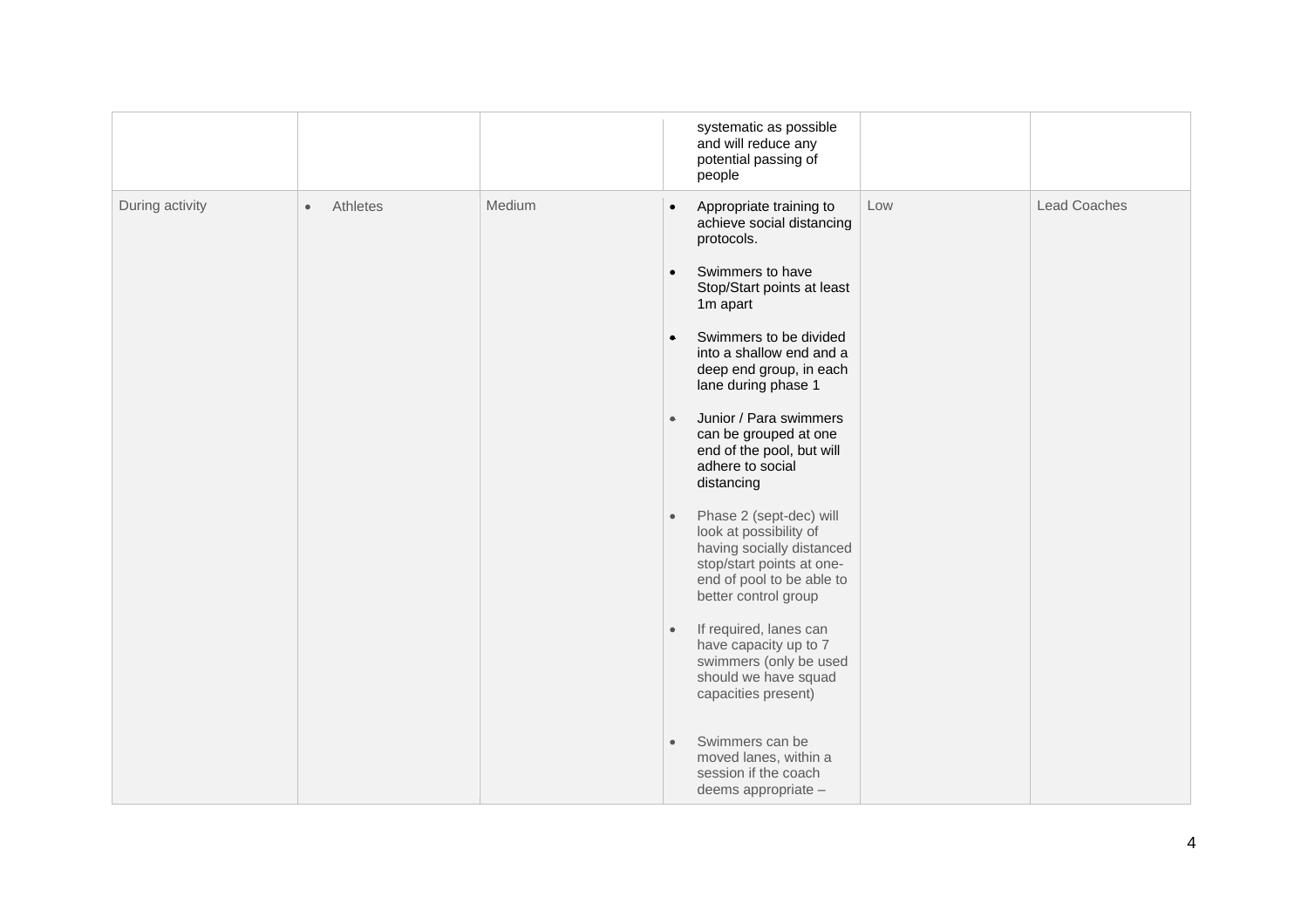|                  |                                                                                                  |      | swimmers will still be<br>within their wider squad<br>bubble                                                                                                                                                                                                                                                                                   |                                                                       |                                                                        |
|------------------|--------------------------------------------------------------------------------------------------|------|------------------------------------------------------------------------------------------------------------------------------------------------------------------------------------------------------------------------------------------------------------------------------------------------------------------------------------------------|-----------------------------------------------------------------------|------------------------------------------------------------------------|
| Hygiene measures | Athletes<br>$\bullet$<br>Coaches<br>$\bullet$<br>Volunteers<br>$\bullet$                         | High | Covid-19 Rules<br>$\bullet$<br>communicated to all<br>members in advance.<br>Hand washing<br>$\bullet$<br>Face masks where<br>$\bullet$<br>needed                                                                                                                                                                                              | Medium                                                                | <b>COVID Officer</b><br><b>COVID Volunteers</b><br><b>Lead Coaches</b> |
| Equipment        | Athletes<br>$\bullet$                                                                            | High | Communication<br>$\bullet$<br>regarding use and<br>sharing is prohibited.<br>Facility to conduct<br>$\bullet$<br>daily deep cleaning of<br>facility<br>Swimmers to bring<br>$\bullet$<br>own equipment and<br>carry boxes<br>Starting blocks will not<br>$\bullet$<br>be used but will be<br>reviewed in line with<br>Swim England<br>guidance | Low<br>(risk is low because all<br>individuals have own<br>equipment) | <b>Individual Swimmers</b><br><b>Lead Coaches</b>                      |
| Exit             | Athletes<br>$\bullet$<br>Coaches<br>$\bullet$<br>Volunteers<br>$\bullet$<br>Parents<br>$\bullet$ | High | Swimmers to move<br>$\bullet$<br>from station through<br>exit without stopping<br>Instruction to parents<br>$\bullet$<br>for collection their<br>children (younger age<br>groups).<br>Utilise two sides of the<br>poolside for session                                                                                                         | Medium                                                                | <b>COVID Volunteers</b>                                                |